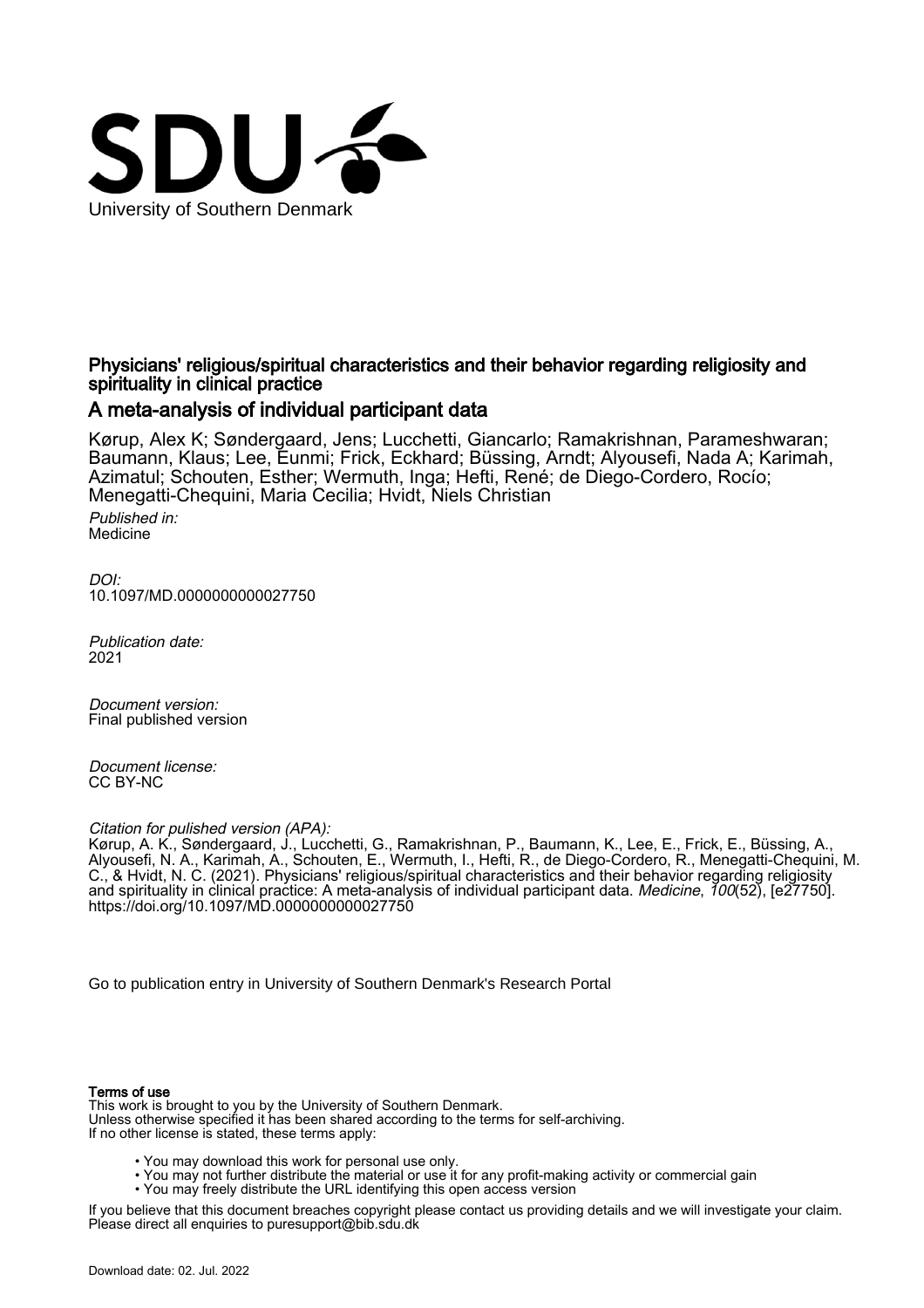

# Physicians' religious/spiritual characteristics and their behavior regarding religiosity and spirituality in clinical practice

A meta-analysis of individual participant data

Alex K. Kørup, MD<sup>a,b,\*</sup> <sup>®</sup>, Jens Søndergaard, MD, PhD<sup>a</sup>, Giancarlo Lucchetti, MD, PhD<sup>c</sup>, Parameshwaran Ramakrishnan, MD, MDiv<sup>d,e</sup>, Klaus Baumann, Dr. theol<sup>f</sup>, Eunmi Lee, PhD<sup>f</sup>, Eckhard Frick, MD, Dr.med<sup>g,h</sup>, Arndt Büssing, MD, PhD<sup>i</sup>, Nada A. Alyousefi, MBBS, PhD<sup>j</sup>, Azimatul Karimah, MD<sup>k</sup>, Esther Schouten, MD, Dr.med<sup>l</sup>, Inga Wermuth, MD, Dr.med<sup>m</sup>, René Hefti, MD, Dr.med<sup>n,o</sup>, Rocío de Diego-Cordero, PhD<sup>p</sup>, Maria Cecilia Menegatti-Chequini, PhD<sup>q</sup>, Niels Christian Hvidt, Cand.theol Theol.Dr<sup>a,r</sup>

Editor: Daryle Wane.

Ethics approval and consent to participate: Within the research field of "Religiosity and Health" it is only natural for readers to question potential influences of religious values of the researchers conducting the research. All authors of this study are committed to transparency and to obtaining the highest scientific standards. Nowhere in this article is one belief system, personal value or virtue set above another, and we have no intention, nor right, to argue in favor of any. Some of the authors are atheists. Others are devoted to own religious or spiritual belief systems, and several are affiliated with organized religious organizations.

Alex Kørup: Scholarship from University of Southern Denmark, and research grant from Psychiatric Research Foundation of Southern Denmark (Psykiatriens forskningsfond, Region of Southern Denmark).

Giancarlo Lucchetti: Grantee of Research Productivity Scholarship – Level 1D (Medicine) - Brazilian National Council for Scientific and Technological Development (CNPq), Brazil

Alex Kappel Kørup wrote the article as first author. Study conception and design. Statistical analysis. Data manager of the NERSH Data Pool.

Jens Søndergaard, hosting the NERSH Data Pool, research oversight; Study design and critical manuscript revision;

Giancarlo Lucchetti conceived, designed and performed the 2 Brazilian surveys. Data collection. Critical manuscript revision;

Parameshwaran Ramakrishnan conceived, designed and performed Indian survey. Data collection. Critical manuscript revision;

Klaus Baumann conceived, designed and performed the German survey in Freiburg: Data collection. Co-founder of the NERSH-Network; Critical manuscript revision;

Eunmi Lee conceived, designed and performed the survey German sample in Freiburg. Data collection. Critical manuscript revision;

Eckhard Frick, co-founder of the NERSH-Network, conceived, designed and performed a local German survey. Data collection. Critical manuscript revision;

Arndt Büssing, co-founder of the NERSH-Network. Critical manuscript revision. Performed reliability analyses in the first evaluation round;

Nada A. AlYousefi conceived, designed, and performed the Saudi Arabian survey. Data collection. Critical manuscript revision;

Azimatul Karimah conceived, designed and performed Indonesian survey. Data collection. Critical manuscript revision;

Esther Schouten, Data collection of the German perinatal sample. Critical manuscript revision;

Inga Wermuth, Study conception and design of the German perinatal sample; Data collection; Critical manuscript revision;

Rene Hefti, Study conception and design of the Swiss sample; Data collection; Critical manuscript revision;

Niels Christian Hvidt, project conception. Co-founder and coordinator of the NERSH-Network. Data collection of Danish sample. Critical manuscript revision;

The authors have no conflicts of interests to disclose.

Supplemental Digital Content is available for this article.

The datasets generated during and/or analyzed during the current study are not publicly available, but are available from the corresponding author on reasonable request.

a Research Unit of General Practice, Institute of Public Health, University of Southern Denmark, Odense C, Denmark, <sup>b</sup> Department of Mental Healtmaxh Service, Vejle, Region of Southern Denmark, <sup>c</sup> Department of Medicine, Federal University of Juiz de Fora, Avenida Eugênio de Nascimento s/n-Aeroporto, Juiz de Fora, MG, Brazil, <sup>d</sup> Graduate Theological Union-University of California, Berkeley, 2400 Ridge Rd, Berkeley, CA, <sup>e</sup>AdiBhat Foundation, New Delhi, India, <sup>f</sup>Caritas Science and Christian Social Work, Faculty of Theology, Albert-Ludwig-University, Freiburg, Germany, <sup>g</sup> Research Centre Spiritual Care, Department of Psychosomatic Medicine and Psychotherapy, The University Hospital Klinikum rechts der Isar, Langerstr, 3, Munich, Germany, <sup>h</sup> Munich School of Philosophy, Kaulbachstr, 31, Munich, Germany, i Institute of Integrative Medicine, Faculty of Medicine, Witten/Herdecke University, Gerhard-Kienle-Weg 4, Herdecke, Germany, <sup>i</sup> Department of Family and Community Medicine, College of Medicine, King Saud University (KSU), Riyadh, Saudi Arabia, KDepartment of Psychiatry, Faculty of Medicine, Universitas Airlangga, Dr. Soetomo General Academic Hospital, Surabaya, East Java, Indonesia, <sup>I</sup> Department of Neonatology, University Hospital Munich, Marchioninistrasse 15, Munich, Germany, m Department of Child and Adolescent Psychiatry, Psychosomatics and Psychotherapy, University Hospital Munich, Germany, <sup>n</sup>Research Institute for Spirituality and Health, Weissensteinstrasse 30, Langenthal, Switzerland, <sup>o</sup> Medical Faculty, University of Bern and Basel, Switzerland, <sup>p</sup> Department of Nursing. University of Seville, a Department and Institute of Psychiatry (ProSER). University of São Paulo, <sup>r</sup> Academy of Geriatric Cancer Research (AgeCare), Odense University Hospital, Odense C, Denmark.

∗ Correspondence: Alex K. Kørup, Research Unit of General Practice, J.B. Winsløws Vej 9, 5000 Odense C, Denmark (e-mail: [akorup@health.sdu.dk](mailto:akorup@health.sdu.dk)).

Copyright © 2021 the Author(s). Published by Wolters Kluwer Health, Inc.

This is an open access article distributed under the terms of the Creative Commons Attribution-Non Commercial License 4.0 (CCBY-NC), where it is permissible to download, share, remix, transform, and buildup the work provided it is properly cited. The work cannot be used commercially without permission from the journal.

How to cite this article: Kørup AK, Søndergaard J, Lucchetti G, Ramakrishnan P, Baumann K, Lee E, Frick E, Büssing A, Alyousefi NA, Karimah A, Schouten E, Wermuth I, Hefti R, de Diego-Cordero R, Menegatti-Chequini MC, Hvidt NC. Physicians' religious/spiritual characteristics and their behavior regarding religiosity and spirituality in clinical practice: a meta-analysis of individual participant data. Medicine 2021;100:52(e27750).

Received: 23 July 2021 / Received in final form: 26 October 2021 / Accepted: 27 October 2021

<http://dx.doi.org/10.1097/MD.0000000000027750>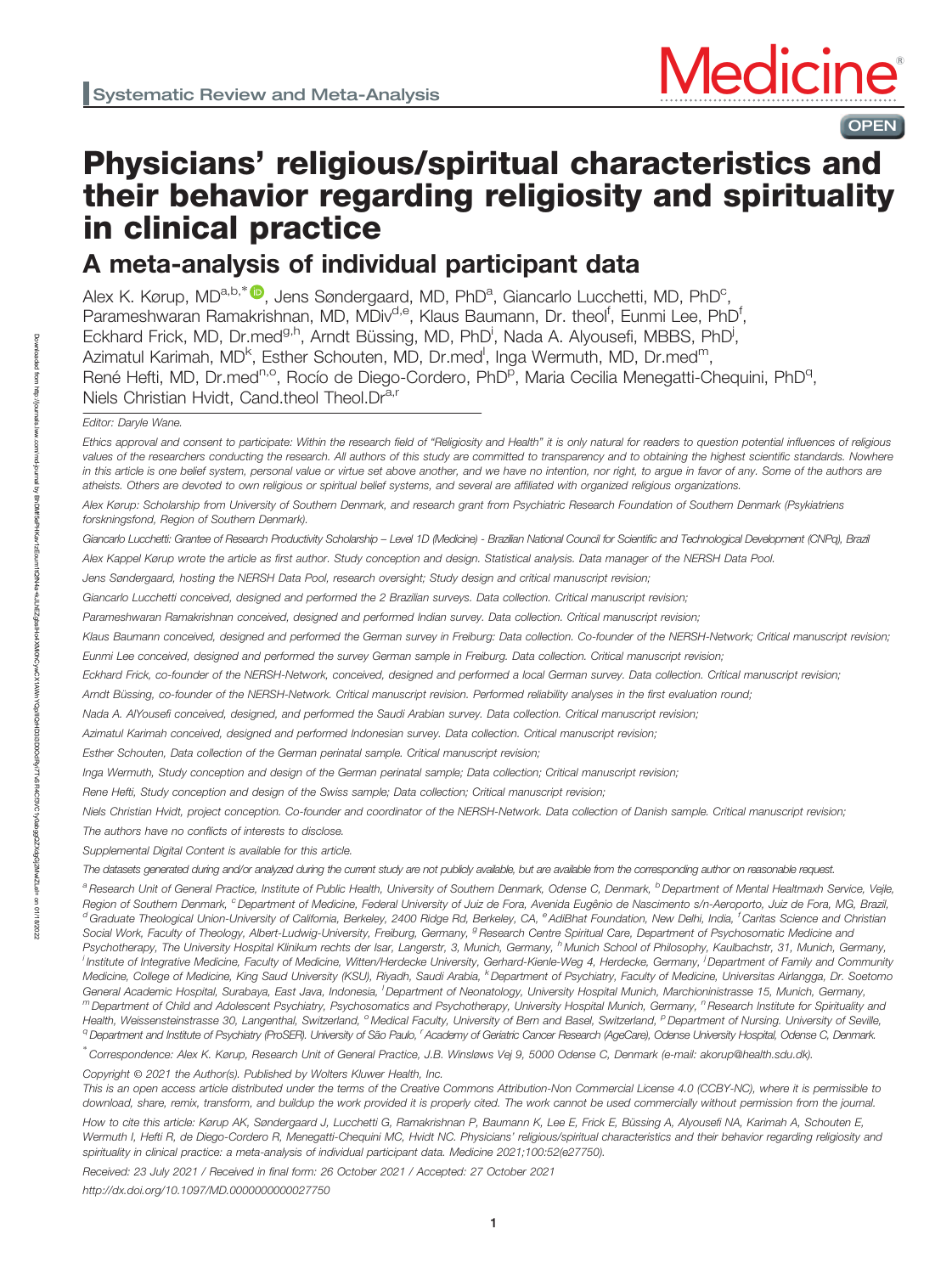#### Abstract

Background: Religiosity and/or spirituality (R/S) of physicians have been reported to inform behavior regarding religiosity and spirituality in clinical practice (R/S-B). Our aim was to study this association.

Methods: Building upon a large international data pool of physician values we performed network and systematic literature searches using Google Scholar, Web of Science, Embase, Medline, and PsycInfo. Measures for R/S and R/S-B were selected for comparability with existing research. We performed a two-stage IPDMA using R/S coefficients from sample-wise multiple regression analyses as summary measures. We controlled for age, gender, and medical specialty. An additional sub-analysis compared psychiatrists to non-psychiatrists.

Results: We found 11 eligible surveys from 8 countries (n=3159). We found a positive association between R/S and R/S-B with an overall R/S coefficient of 0.65 (0.48–0.83). All samples revealed a positive association between R/S and R/S-B. Only 2 out of the 11 samples differed from the overall confidence interval. Psychiatrists had a higher degree of R/S-B, but associations with R/S did not differ compared to non-psychiatrists.

Conclusions: We confirmed a significant association between R/S and R/S-B in this study. Despite large cultural differences between samples, coefficients remained almost constant when controlling for confounders, indicating a cultural independent effect of R/S on R/S-B, which to our knowledge has not been documented before.

Such interaction can constitute both facilitators and barriers for high quality health care and should be considered in all aspects of patient and relationship-centered medicine.

Abbreviations: IPDMA = individual participant data meta-analysis, NERSH = network for research in spirituality and health, R/S = religiosity and/or spirituality, R/S-B = self-reported behavior regarding R/S in clinical practice, RSMPP = religion and spirituality in medicine: physicians' perspectives (questionnaire).

Keywords: meta-analysis, physicians, religion, religiosity, spirituality

#### 1. Introduction

Physicians' attitudes and self-reported behavior regarding religiosity and spirituality in clinical practice (R/S-B) have been reported to be informed by physicians' own religious and/or spiritual characteristics  $(R/S)$ .<sup>[1]</sup> Physicians who describe themselves as religious or spiritual have been linked with a higher likelihood of discussing and attending to patients' R/S issues,  $[1-8]$ to pray with patients, $^{[1]}$  and less often referring patients to mental health facilities than their non-religious peers.<sup>[9]</sup> Also, cooperation with clergy and/or pastoral professionals are reported more often by religious physicians.<sup>[10]</sup>

Statements like these have been tone-setting throughout this research field during the last 2 decades. Still, findings stem primarily from an American survey from 2005<sup>[11]</sup> and several additional observational studies. Most commonly the association between R/S and R/S-B has been analyzed using single variable measures for R/S-B (i.e., self-reported tendency to inquire about patients' R/S), and while measurements for R/S have sometimes been based on a single variable<sup>[8,12,13]</sup> others have used a composite scale.<sup>[1,4,5,14,15]</sup> Findings have been mixed. While some report a positive association,<sup>[1,4,5,7,8,14]</sup> others have not been able to confirm this relationship,<sup>[3,12,13]</sup> and some have reported mixed results.[15] Most studies known to us report findings based on analyses that do not control for known confounders like age, gender and medical specialty.[3,5,7,8,12,14] In summary, the designs and robustness of previous analyses seem largely varied and deficient as a basis for drawing valid and comparable conclusions.

Only a few studies have attempted international comparison of findings,[6,16] and the association between R/S and R/S-B has never been explored in a systematic meta-analysis. The international comparisons that exist have pointed toward large cross-cultural differences in both physicians' religiosity and their attitudes and behavior towards R/S. Also, besides age and gender, medical specialty has been found to influence behavior,<sup>[3]</sup> and mainly psychiatrists have been pointed out as being less religious, but possibly more spiritual, than their colleagues from other medical specialties.<sup>[9,17]</sup> Due to the many heterogeneous studies and findings over the last 2 decades, there is a need for an international overview using standardized measurements in a weighted comparison.

In this study our aim was to investigate the association between physicians' religious characteristics (R/S) and their self-reported behavior regarding R/S in clinical practice (R/S-B) using raw data from a large international data pool of physician values. Using comparable outcome measures of associations, we were able to compare the degree of association between the samples.

#### 2. Methods and materials

#### 2.1. Data source

We used the NERSH Data Pool v3.0 as data source.<sup>[18,19]</sup> Members of the international Network for Research in Spirituality and Health (NERSH) have shared ideas and data since 2003. The original questionnaire used was the Religion and Spirituality in Medicine: Physicians' Perspectives (RSMPP) by Curlin, which was used in a nation-wide survey of American physicians in 2005.<sup>[11]</sup> Later, members of NERSH created a new questionnaire based on the RSMPP called the "NERSH Questionnaire." By 2015 the network had performed a total of 12 surveys in nine different countries. These surveys became the founding datasets of the first version of the NERSH Data Pool  $(N=5353).$ <sup>[20,21]</sup>

The data pool has been updated twice since 2015 using 3different strategies: Network, citation, and literature searches. Network searches were performed continuously in an unformal way using primarily e-mail correspondences between NERSH collaborators with a focus on available raw datasets based on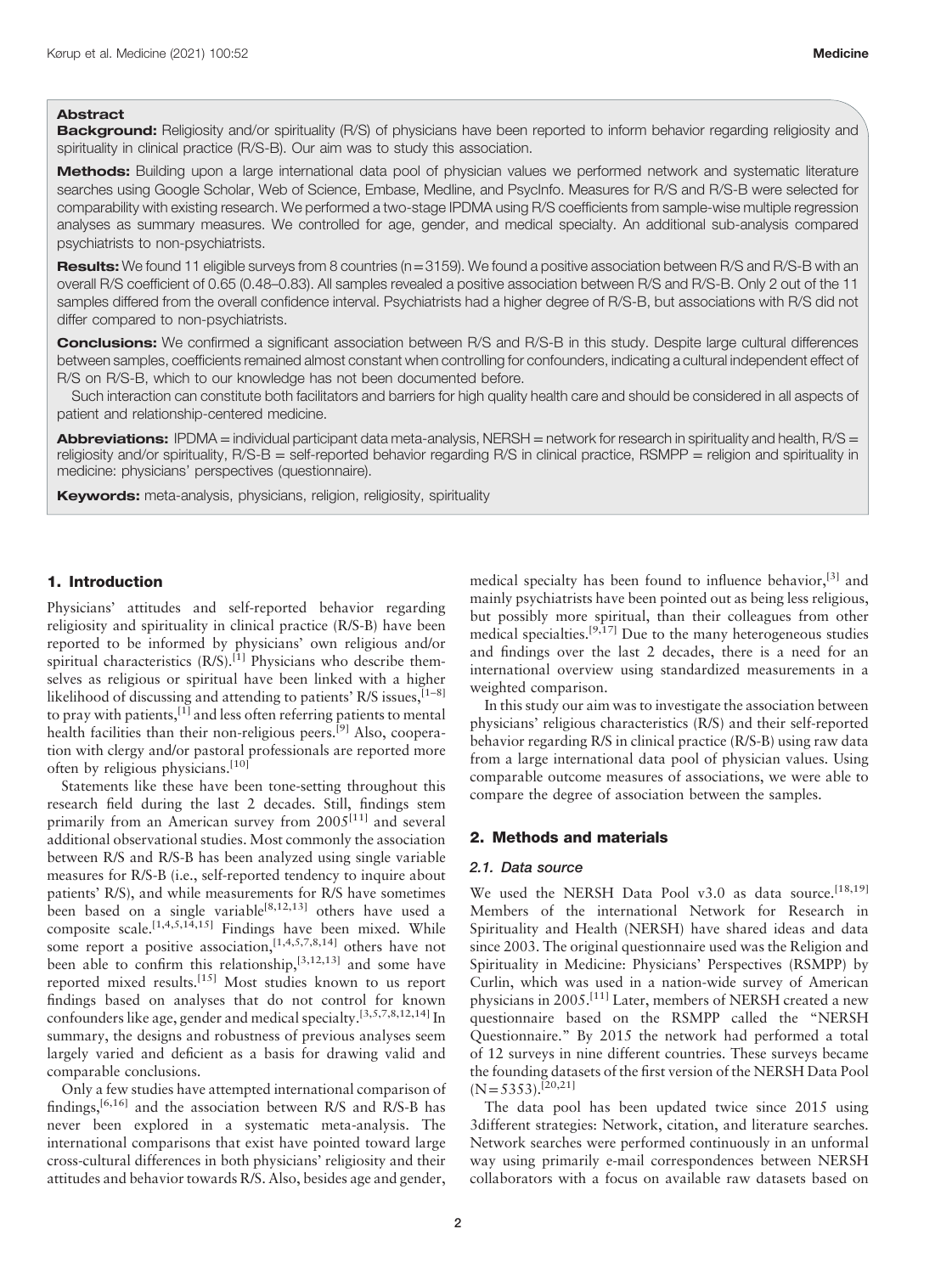either the RSMPP or the NERSH Questionnaire regardless if published or unpublished. Citation and literature searches were performed in 2016 and 2020 looking for articles based on either the RSMPP or the NERSH Questionnaire (See Table S1, Supplemental Digital Content, [http://links.lww.com/MD2/](http://links.lww.com/MD2/A684) [A684](http://links.lww.com/MD2/A684) in Supplemental Content for search details including search strings).

In 2016 we added 3 more samples from known NERSH collaborators: A sample of Brazilian resident physicians by Lucchetti  $(N=171)$ , a South Korean sample of psychiatric staff members by Lee et al  $(N=281)^{[22,23]}$  and a sample of Swiss physicians used in the thesis by Münger (N=79).<sup>[24]</sup> In addition. we performed a citations search in Web of Science, and systematic literature searches (Medline, Embase, PsycInfo, Web of Science and Google Scholar).[25] Searches were performed by the first and last author, looking for RSMPP or NERSH surveys that were not already known within our network.<sup>[20]</sup> The citation search yielded 316 and 1572 items, respectively, and identified 2 samples not previously known to us: Tomasso et al  $(N=146)^{[26]}$  and Al-Yousefi  $(N=225)$ .<sup>[13]</sup> Both research groups were invited to join the collaboration, and both agreed. The systematic literature search using the search strings did not find any samples not already found using the network or citation searches. In total, 5 new samples were added to the data pool in 2016 and was released as NERSH Data Pool 2.0 comprising a total of 17 samples.

In 2020 we renewed the searches, applying the same strategy and search strings.[18] In total 6 new surveys were eligible to import into the NERSH Data Pool. Two from the network search and 4 from the citation search in Web of Science. The systematic literature search using the search strings did not find any samples not already found using the network or citation searches. From within the NERSH collaboration Lee et al were able to share with us a sample of German hospital chaplains  $(N=138),$ <sup>[27]</sup> and Hefti et al had used the questionnaire to query family practitioners from the region of Bale and Aarau in Switzerland  $(N=105)$ .<sup>[28]</sup> The citation search found 4 eligible surveys. Cordero et al had collected 2 samples of Spanish and Portuguese nursing students,<sup>[29,30]</sup> ( $N=75$  and  $N=158$  respectively), and from Brazil by Menegatti-Chequini et al we identified 2 samples of psychiatrists: the first based on a survey among members of the Brazilian Psychiatry Association (ABP) (N=508), and also a sample from a psychiatric department in São Paulo (N=84). All researchers were contacted and invited to share their data, and all agreed to join the NERSH collaboration.

Signed data sharing agreements were collected from all contributors to the data pool. Raw data were sent to the first author in charge of data management and data curation in the NERSH Data Pool. Where interpretation of data was unclear, the original authors/researchers were contacted, and issues were resolved in collaboration. Each study included in the NERSH Data Pool was approved by the local research ethics committee if applicable.

We expected the published articles found in the systematic searches to report very distinct outcome measures. Also, because our goal was to find and recruit only raw datasets, regardless of individual local study goals, it did not make sense to quality grade the found articles.

Some local researchers used only a part of the original questionnaire, and others added further questions to their survey. Samples were acquired by traditional self-administered questionnaires except for the 2012 Brazilian physician study where face-to-face interviews were used.

The third version of the NERSH Data Pool used in this metaanalysis comprised a total of 7323 health professionals of which 4872 were physicians. The data pool has been described in detail in another publication,[18] and its codebook is available for download through the Open Science Framework.<sup>[19]</sup>

## 2.2. Meta-analysis design

Based on the original data described above we performed IPDMA. This design carries several advantages over traditional meta-analysis on aggregated data, allowing us to enforce strict inclusion/exclusion criteria, a uniform handling of missing values and also, we were able to include previously unpublished data.<sup>[31]</sup>

We performed 2 meta-analyses: a) Our primary analysis using all eligible surveys without grouping, and b) a separate analysis of the same samples but grouped into 2 groups: Psychiatrists and Non-psychiatrists. Both meta-analyses were performed as twostage analyses using a random-effects inverse-variance model with DerSimonian-Laird estimate of tau. The dependent variables used were survey-wise multiple regression coefficients of physician R/S with physician R/S-B. We included age, gender, and medical specialty as potential confounders in both analyses. For the Congo sample  $(N=112)$  we did not have information about medical specialty and could only control for age and gender.

All statistics were made with Stata 16.<sup>[32]</sup>

#### 2.3. Physician R/S

A measure for physician R/S was constructed based on the 3 variables selected by Curlin et al in  $2006$ .<sup>[1]</sup> This construct was chosen for its comparability to earlier research, and as a brief and pragmatic measure that includes both a "doing" and "being" aspect of intrinsic religiosity:  $[33]$ <sup>"</sup>I try hard to carry my religious beliefs over into all my other dealings in life" (RS1) and "My whole approach to life is based on my religion" (RS2), respectively, as well as a measure of the identification as a spiritual person: "To what extent do you consider yourself a spiritual person" (RS3). RS1 and RS2 are the same items used as 2 out of 3 items in the intrinsic religiosity sub-scale of the DUREL index.[34]

RS3 was set as mandatory as it was the only measure of spirituality. If RS1 or RS2 was missing a value was imputed as the average of the other 2 variables. Sum scores were calculated as RS1+RS2+RS3=R/S score. Internal consistency was evaluated using Cronbach's alpha. Characteristics including details of imputation are presented in Table 2.

#### 2.4. Physician R/S-B

For comparability with the original research by Curlin and to define a meaningful construct of self-reported behavior regarding R/S in clinical practice (R/S-B) we chose to construct a measure based on the 5 behavior variables reported by Curlin in 2006.<sup>[1]</sup> This construct covers different aspects of physician behavior including collection of information about patient R/S: "I do *inquire about R/S (yes/no)*" *(B1)*, willingness to share personal R/ S ideas and experiences with patients actively: "I share my own R/ S ideas and experiences" (B2), physician use of patients' R/S as a resource in treatment: "I encourage patients' R/S beliefs and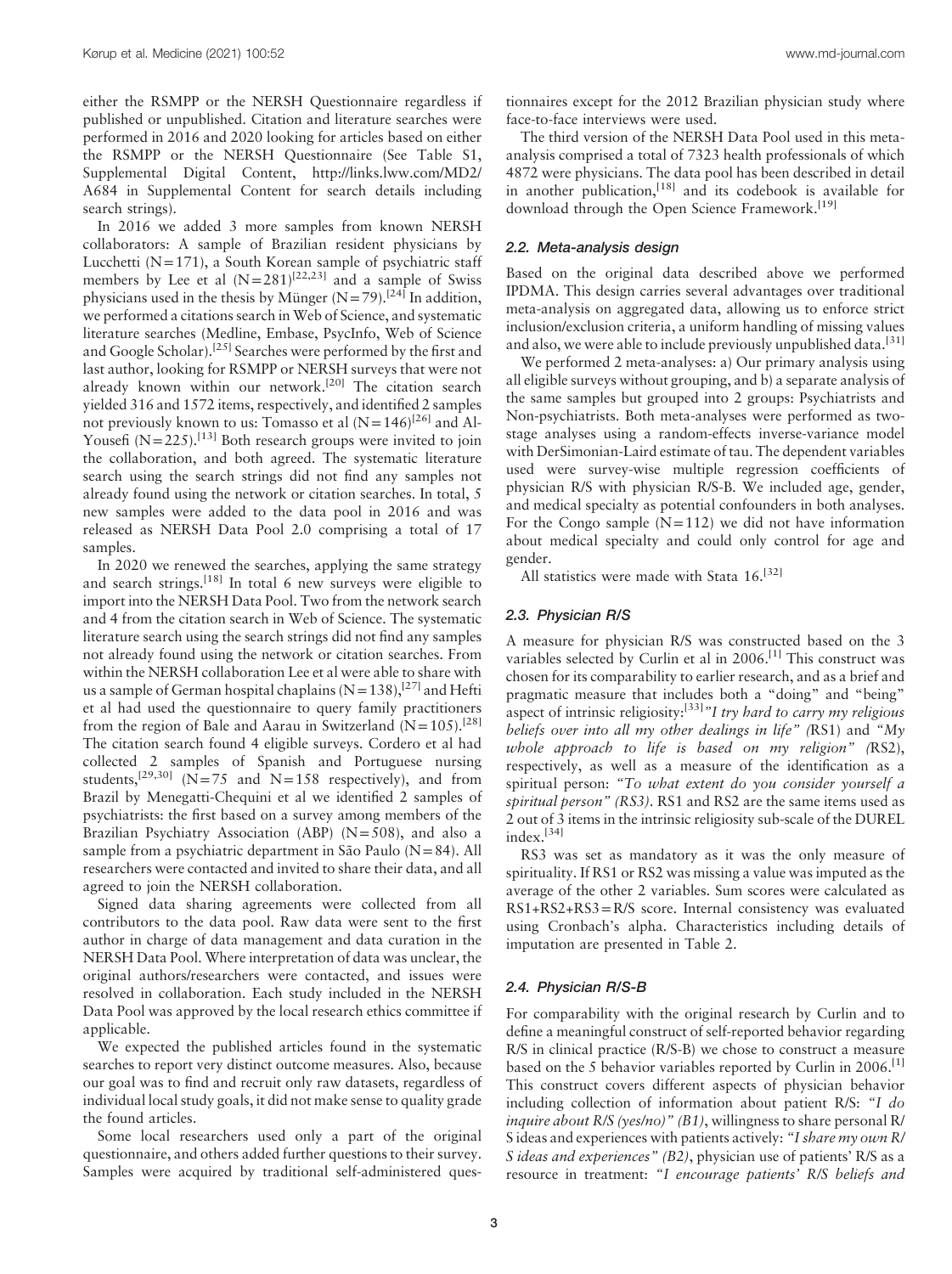practices" (B3), avoidant behavior of the physician when confronted with R/S in the clinical setting: "I try to change the subject when R/S comes  $up$ " (B4), and whether the physician engages in active prayer with patients: "I pray with patients"  $(B5)$ .

We required at least 4 out of the 5 question answered for the observation to be included in the meta-analysis. If B1 was missing we imputed a new value as either 0, 0.5 or 1 depending on the mean score of the available values B2-B5. If B2, B3, B4, or B5 was missing we set the value to the mean value of the remaining items.

The score of the BS4-item was reversed, and the total R/S-B score was calculated  $B1+B2+B3+B4$  (reversed)+ $B5=R/S-B$ . Internal consistency was evaluated using Cronbach's alpha. Characteristics including details of imputation are presented in Table 2.

#### 2.5. Exclusion criteria

Gender identification and an age requirement of at least 18 years were enforced when building the data pool. For this study, we excluded further all non-physician participants (N=2451). For the R/S-measure RS3 was set as mandatory, while we allowed either RS1 or RS2 to be omitted. This excluded 893 physicians. In addition, we required at least 4 out of the 5 R/S-B-measures,

removing another 820 physicians. The full inclusion/exclusion diagram is presented in Figure 1.

# 3. Results

The latest systematic citation and literature searches in 2020 found 763 and 4,929 hits, respectively. Together with the network searches the original Data Pool comprised 7323 health professionals at the time of analysis.

After exclusion criteria were enforced a total of 3159 physicians from 11 samples remained for the meta-analysis. Eight countries were represented. Five studies were European, 2 were Brazilian, 2 were Asian, one was African, and one was American. The exclusion criteria seemed to favor samples from the earlier versions of the data pool. This was unintentional. Adjusting the criteria during or after analysis would compromise good research practice and was thus not an option.

Observations were sampled between 2002 (American sample by Curlin) and 2018 (Brazilian sample by Lucchetti). Age differed significantly between the samples, with the American and Danish physicians being eldest with a mean age of 48.8 and 48.5, respectively. The physicians from the samples by Ramakrishnan (Indonesia), 2014, and Lucchetti (Brazil), 2018, were the youngest with mean ages of 29.1 and 28.4. The gender



Figure 1. Inclusion and exclusion criteria.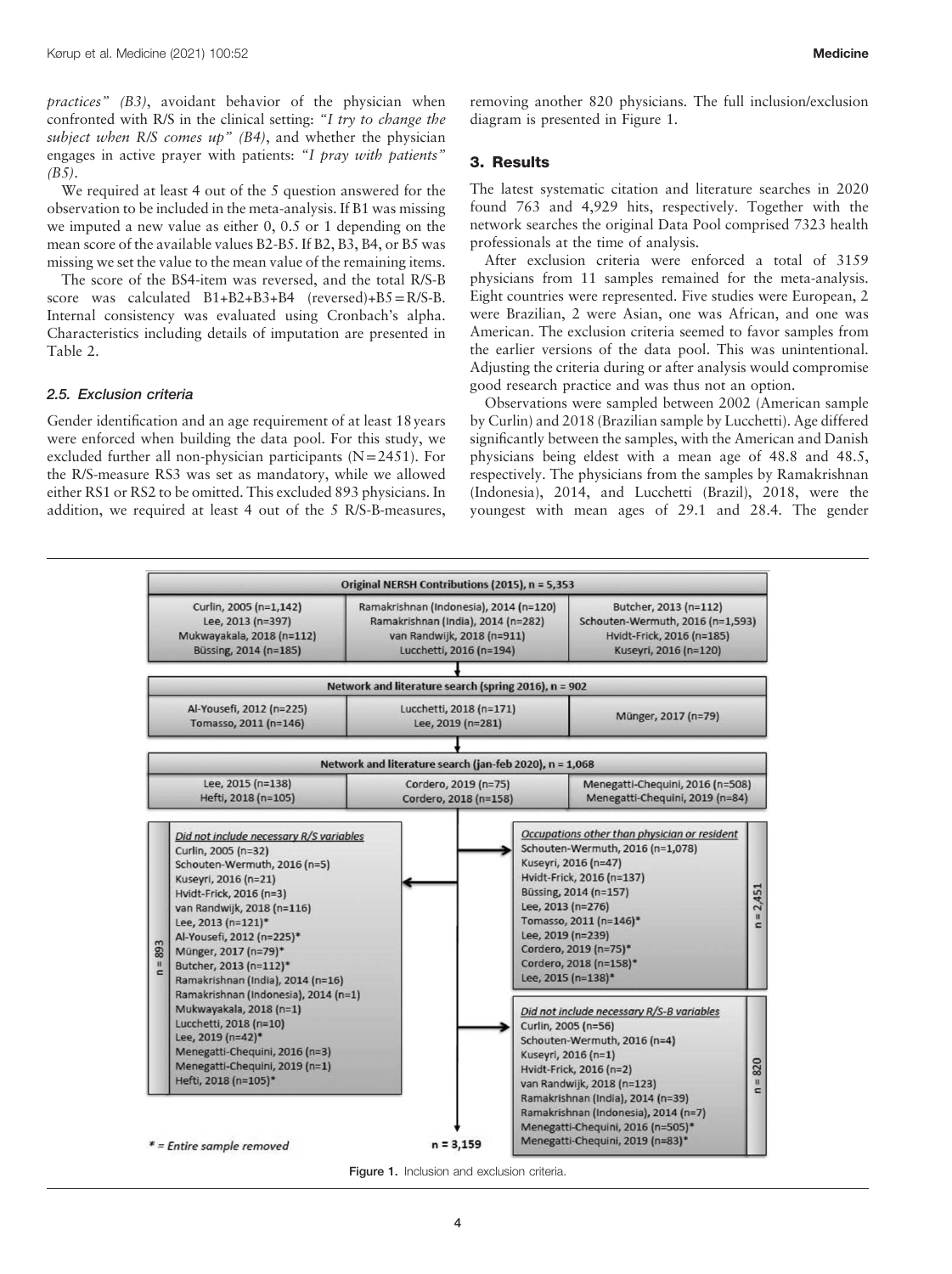#### Table 1 Characteristics of the physicians in the study  $(N=3,159)$ .

| Author/study                        | <b>Country</b> | <b>Sample</b><br>year | Age  |      | Gender (%) |             | Medical specialty (%)       |                              |             |                 |                          |                          |                          |              |
|-------------------------------------|----------------|-----------------------|------|------|------------|-------------|-----------------------------|------------------------------|-------------|-----------------|--------------------------|--------------------------|--------------------------|--------------|
|                                     |                |                       | Mean | SD   | Female     | <b>Male</b> | <b>Medical</b><br>specialty | General<br>practitio-<br>ner | Gyn/<br>0bs | <b>Surgical</b> | Para-<br>clinial         | <b>Pediatric</b>         | Psych-<br>iatry          | <b>Other</b> |
| Curlin, 2005                        | <b>USA</b>     | 2002                  | 48.8 | 8.4  | 280 (27)   | 774 (73)    | (28)<br>291                 | 294 (28)                     | 77(7)       | 109 (10)        | 17<br>(2)                | 141 (13)                 | 94(9)                    | 31(3)        |
| Schouten-Wermuth, 2016 <sup>T</sup> | Germanv        | 2014                  | 37.9 | 8.9  | 334 (66)   | 172 (34)    | -                           | -                            | 506 (100)   | -               |                          |                          |                          |              |
| Kuseyri, 2016 <sup>†</sup>          | Germany        | 2016                  | 34.8 | 8.3  | 27 (53)    | 24(47)      | 17 (34)                     | -                            | 2(4)        | 12 (24)         | -                        | 4(8)                     | 3(6)                     | 12 (24)      |
| Hvidt-Frick, 2016                   | Germany        | 2014                  | 38.3 | 10.2 | 16 (37)    | 27 (63)     | 28 (65)                     | -                            | 9(21)       | -               |                          | $\overline{\phantom{a}}$ | -                        | 6(14)        |
| Büssing, $2014$ <sup>#</sup>        | Austria        | 2014                  | 41.6 | 10.5 | 12 (43)    | 16 (57)     | 16 (59)                     | -                            | -           | 4(15)           | $\overline{\phantom{0}}$ |                          | $\overline{\phantom{a}}$ | 7(26)        |
| van Randwijk, 2018                  | Denmark        | 2012                  | 48.5 | 12.2 | 284 (42)   | 388 (58)    | 111 (24)                    | 159 (35)                     | 21(5)       | 99 (22)         | 11 $(2)$                 | 14 (3)                   | 36(8)                    | 8(2)         |
| Ramakrishnan, 2014                  | India          | 2012                  | 31.9 | 10.5 | 127 (56)   | 100(44)     | 14(8)                       | 43 (24)                      | 11 (6)      | 5(3)            | 38 (21)                  | 10(6)                    | 38(21)                   | 20(11)       |
| Ramakrishnan, 2014                  | Indonesia      | 2010                  | 29.1 | 3.6  | 60 (54)    | 52 (46)     | 8(9)                        | 21(22)                       | 7(7)        | 24 (26)         | 14 (15)                  | 2(2)                     | 1(1)                     | 17 (18)      |
| Mukwayakala, 2018 <sup>†</sup>      | Congo          | 2012                  | 35.1 | 8.0  | 28 (25)    | 83 (75)     |                             |                              |             | n/a             |                          |                          |                          |              |
| Lucchetti, 2016                     | <b>Brazil</b>  | 2012                  | 37.7 | 11.1 | 49 (25)    | 145 (75)    | 146 (75)                    | -                            | 10(5)       | 26(13)          | -                        | 12(6)                    |                          |              |
| Lucchetti 2018 <sup>#</sup>         | <b>Brazil</b>  | 2018                  | 28.4 | 3.3  | 99 (61)    | 62 (39)     | 40 (25)                     | -                            | 19 (12)     | 10(6)           | -                        | 17(11)                   | 10(6)                    | 65 (40)      |
| Total                               |                |                       |      |      | ,316 (42)  | ,843 (58)   | 671                         | 517                          | 662         | 289             | 80                       | 200                      | 182                      | 166          |

∗ First publication of local sample if any. If un-published the name of the head researcher and sample year was used.

† Thesis.

‡ Not published locally, sampling year used for identification.

composition of the samples differed as well. In total 42% of the included physicians were female. See Table 1 for the characteristics of the included physicians. (Table 1).

The constructed measures were evaluated for internal consistency with Cronbach's alpha. The R/S scale had an alpha value of 0.82, and the R/S-B scale 0.61 (Table 2), which were found acceptable for this study. The mean R/S-score in the combined dataset was 7.02 (SD=2.49), and the mean R/S-B was 7.54 (SD=3.13). (See Table S2, Supplemental Digital Content, <http://links.lww.com/MD2/A685> in Supplemental Content, for sample-wise unweighted mean-scores).

#### 3.1. Association between R/S and R/S-B

The overall coefficient for R/S (95% confidence interval) was 0.65 (0.48–0.83). All samples revealed a positive association and only 2 out of the 11 samples were outside the overall confidence interval. The Indonesian sample by Ramakrishnan (n=102) and the Brazilian sample from Lucchetti,  $2012$  (n = 194) were not able to confirm a significant influence of R/S on R/S-B as their confidence intervals overlapped zero and P values were above .05. A significant and positive association was found for the remaining nine samples,  $P < .001$  (Fig. 2). The between-study variance was high (Overall  $I^2 = 92.5\%$ ), explaining most of the total variance. (See Table S3, Supplemental Digital Content, <http://links.lww.com/MD2/A686> in Supplemental Content for sample-wise and unweighted results of the multiple regression analyses, including coefficients, confidence intervals, and significance levels of covariates).

#### 3.2. Psychiatrists versus non-psychiatrists

In a separate analysis of the psychiatrists included in the study we did not find any difference in overall R/S scores (95% confidence



NOTE: Weights are from random-effects model

Figure 2. Forest plot of associations between physician religiosity/spirituality (R/S) and their self-reported behavior regarding R/S in clinical practice (R/S-B). Weights are from random effects model.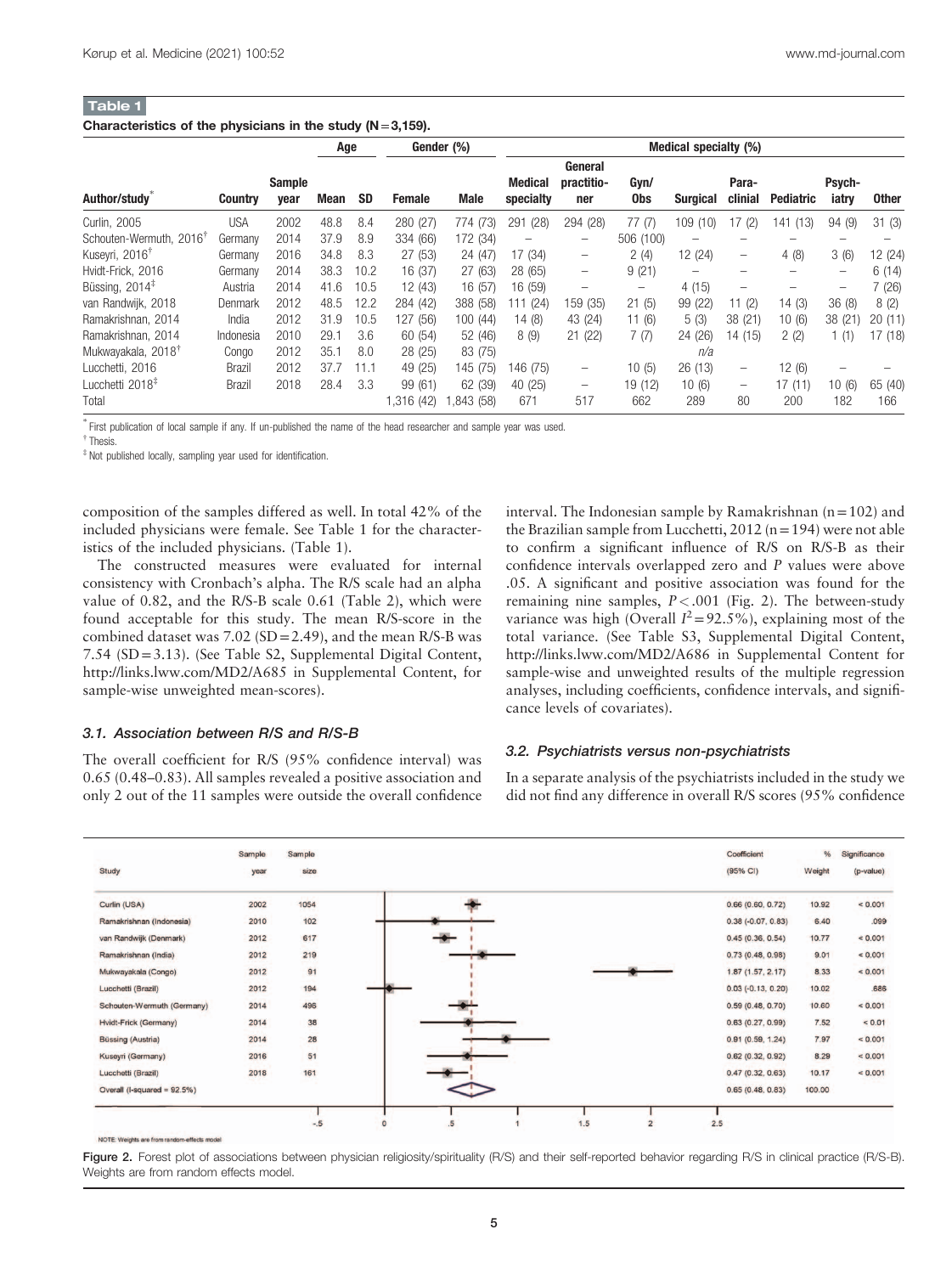# Table 2

#### Characteristics of measurements used.

| <b>Measure</b>   |                                                                                       | Item<br>scoring | Imputed, N      | <b>Sum score</b>                                                                         | $\textbf{N}^{\ast\ast}$ | Mean (SD)   | Min-max  | Cronbachs $\alpha$ |
|------------------|---------------------------------------------------------------------------------------|-----------------|-----------------|------------------------------------------------------------------------------------------|-------------------------|-------------|----------|--------------------|
|                  | Religiosity/Spirituality (R/S)                                                        |                 |                 |                                                                                          |                         |             |          |                    |
| R <sub>S</sub> 1 | "I try hard to carry my religious beliefs<br>over into all my other dealings in life" | $1 - 4$         | $91^{\dagger}$  | Calculated as sum<br>of individual<br>scores. Total<br>score ranging<br>from $3$ to $12$ | 3159                    | 7.02 (2.49) | $3 - 12$ | $0.82^{*}$         |
| RS <sub>2</sub>  | "My whole approach to life is based<br>on my religion"                                | $1 - 4$         | $27^{\dagger}$  |                                                                                          |                         |             |          |                    |
| RS3              | "To what extent do you consider<br>yourself a spiritual person"                       | $1 - 4$         | Not imputed     |                                                                                          |                         |             |          |                    |
|                  | Self-reported behavior regarding R/S in clinical practice (R/S-B)                     |                 |                 |                                                                                          |                         |             |          |                    |
| B <sub>1</sub>   | "I do inquire about R/S (yes/no)"                                                     | $0 - 1$         | $79^{\S}$       | Calculated as sum<br>of individual<br>scores. Total<br>score ranging<br>from $0$ to $17$ | 3,159                   | 7.54(3.13)  | $0 - 17$ | $0.61^{\ddagger}$  |
| B <sub>2</sub>   | "I share my own R/S ideas and<br>experiences"                                         | $0 - 4$         | $3^\dagger$     |                                                                                          |                         |             |          |                    |
| B <sub>3</sub>   | "I encourage patients' R/S beliefs and<br>practices"                                  | $0 - 4$         | $689^{\dagger}$ |                                                                                          |                         |             |          |                    |
| <b>B4</b>        | "I try to change the subject when R/S<br>comes up"                                    | 0-4 (reversed)  | $10^{\dagger}$  |                                                                                          |                         |             |          |                    |
| B <sub>5</sub>   | "I pray with patients"                                                                | $0 - 4$         | $3^{\dagger}$   |                                                                                          |                         |             |          |                    |

Complete cases only.

† Imputed as mean of remaining items.

 $^{\ddagger}$  Imputation did not alter  $\alpha$  coefficient.

<sup>8</sup> Mean of remaining item scores was converted to either 0, 0.5, or 1.

interval), 7.0  $(6.92-7.10)$  for non-psychiatrists  $(N=2977)$ compared to 7.2 (6.83–7.52) for psychiatrists ( $N=182$ ), but we found that overall self-reported behavior regarding R/S in clinical practice (R/S-B) was significantly different between the 2 groups. R/S-B for non-psychiatrists were 7.5 (7.38–7.61) compared to 8.3 (7.93–8.71) for the psychiatrists (see Table S4, Supplemental Digital Content, [http://links.lww.com/](http://links.lww.com/MD2/A687) [MD2/A687](http://links.lww.com/MD2/A687), Supplemental Content, for detailed statistics of the 2 groups).

To analyze the association between R/S and R/S-B for the 2 groups we performed a separate meta-analysis using the same settings as the main meta-analysis in the study (random-effects model). For non-psychiatrists we found an overall coefficient of 0.55 (0.41–0.69),  $I^2 = 87.0\%$ , and for the psychiatrists an overall coefficient for R/S of 0.49 (0.23–0.75),  $\tilde{l}^2$  = 60.6%. The group coefficients were not statistically different. (See Figure S1, Supplemental Digital Content in Supplemental Content for the forest plot,<http://links.lww.com/MD2/A683>, including sample sizes and R/S coefficient significance levels.

# 4. Discussion

We found a significant association between R/S and R/S-B in the included samples. Coefficients were alike for all surveys except 2 samples from Brazil and Congo which we will discuss below. Psychiatrists reported a higher degree of R/S-B than their nonpsychiatrist colleagues. Still the effects of R/S on R/S-B were equal for both groups. In neither meta-analysis performed did we find reason to suspect R/S to influence R/S-B differently across the included samples and cultures.

In the discussion below, we want to address 2 reasonable questions about the study design, and second to comment on our findings in relation to existing research.

#### 4.1. Cross-cultural perspective

First, we need to answer whether it is feasible to compare physicians across cultures using a common R/S measure, and also whether it conceptually makes sense to do cross-cultural comparisons of physicians' R/S and R/S-B at all when both have clear cultural underpinnings.

Albeit several instruments exist,  $[34-37]$  there is no consensus on how to measure R/S in research. Some have argued against finding a common R/S-measure, and instead favored a focus on better validity of local measurements within the local cultural context. Due to the multi-dimensional nature of religiosity and spirituality developing a uni-dimensional scale with both high internal and external validity has not been fruitful, and some have argued instead to focus on single-variable measures or reporting sub-scales like intrinsic religiosity.<sup>[34]</sup> While we agree with these thoughts and strategies to some degree, we must point out that scales adapted for local studies inhibit later meta-analyses, and thus limits international and cross-cultural research. Therefore, we must choose between uniform comparable measures with lower validity that enables meta-analyses, or a lot of separate developed measures with high internal validity, but with very limited external validity and difficult to include in meta-analyses. We cannot have both.

We therefore suggest that both strategies be applied in our research field, and that researchers learn to toggle between them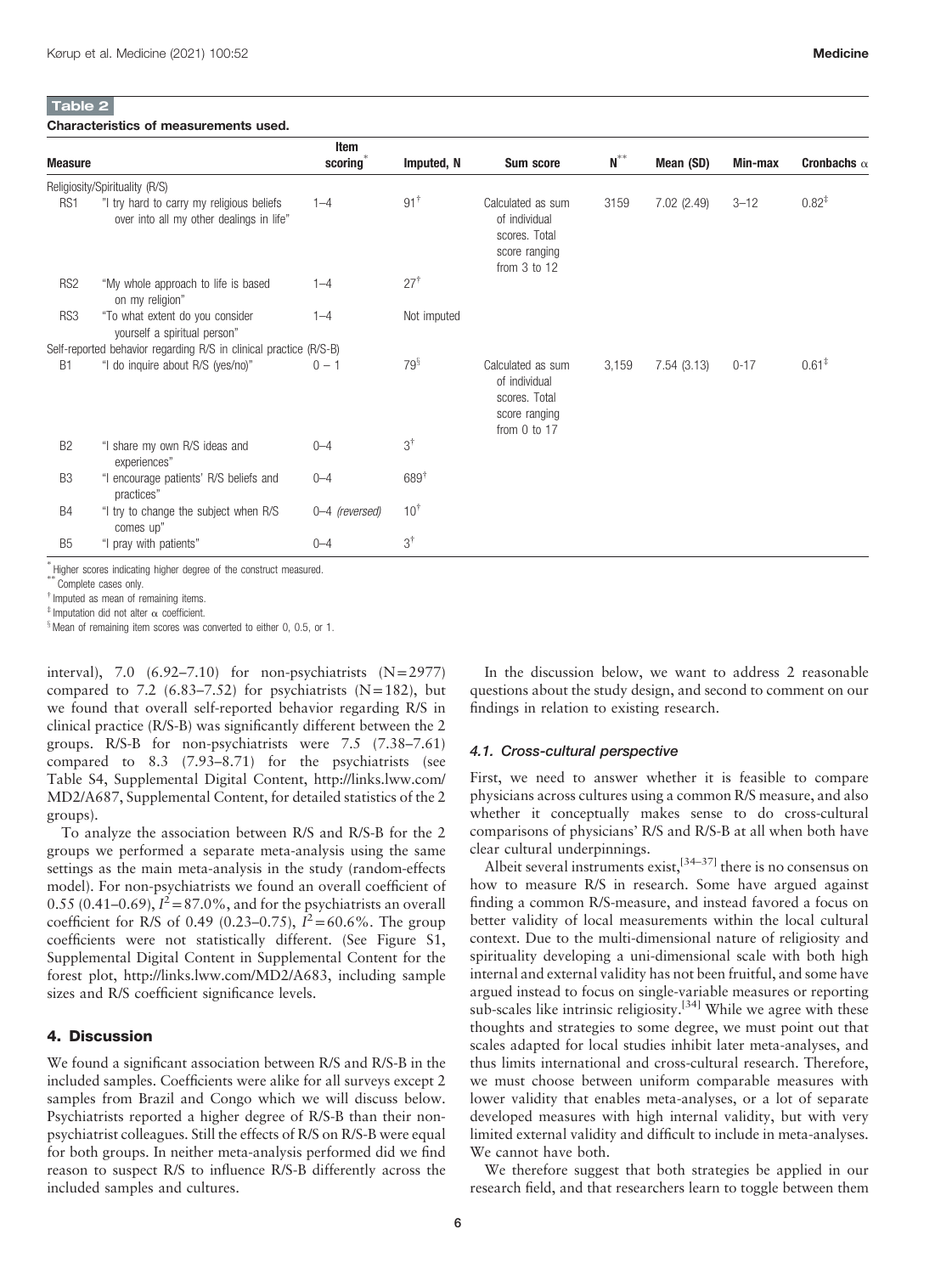when interpreting the literature aware of their strengths and limitations.

In this study we chose to perform the meta-analysis using IPDMA and utilized this study design's advantages over traditional meta-analyses, one of them being the possibility to enforce equal outcome measures for all studies. Enforcing less strict criteria on the validation of the measurements in exchange for better comparability, we had the possibility to enforce equal account for confounding influencers like age, gender, and medical specialty across all samples, which most other studies in this field have not been able to do.

Still, we were not able to control for influence from local culture other than that exerted by the medical specialty of which the physicians belong. Difference in cultural background is not solely an international challenge, but a phenomenon that may just as well be present in a sample of physicians from a single university hospital in a country with a diverse ethnic and religious landscape like the USA or most European countries.

As countries keep facing similar diseases and problems in health care it follows that they should prioritize international perspectives into the development of national healthcare strategies. Not least with the Covid-19 pandemic we saw just how quickly a local virus outbreak became the highest healthcare priority in every corner of the world. Illnesses that contain spiritual or existential dimensions are ubiquitous, underlining the need for healthcare professionals that understand and can work with these dimensions of illnesses.<sup>[38]</sup>

We also see how the world is becoming increasingly connected. Medical knowledge, education and even health care workers are crossing borders every day, sharing thoughts and experiences on how to perform optimal health care. This continual exchange of information (and culture) impacts first individual healthcare professionals, and second, the global medical community as a whole into something less disparate, and with greater and comparable overlaps in our views on health care. We thus believe it important to continually investigate the similarities and differences between physicians worldwide, accepting that culture contributes to the variation in the sample.

#### 4.2. Association between R/S and R/S-B

This study utilized raw data from all samples found in the systematic searches, which allowed us to measure sample-wise associations using multiple regression while controlling for known confounders. Coefficients were weighted in the analysis and presented in the Forest plot (Fig. 2). Enforcing equal calculation of outcome measures of each included sample enabled us to limit variations in all comparisons. Still, the included samples were collected from different parts of the world, and hence it is only expected that the groups have distinct characteristics. Most likely one of the primary influencers here were local, regional, or national culture. Still, no other study has performed cross-cultural comparisons while controlling for as many other possible confounders as we did in this study, and we believe that we have raised the level of evidence behind the postulate that religious physicians more often than their nonreligious colleagues engage in discussions with their patients about R/S-issues, including attention to the R/S needs of their patients.

We were not surprised to find a positive association between R/ S and R/S-B looking solely on the American sample because we designed our outcome measures based on the variables selected by the original American study.<sup>[1]</sup> This is, however, the first time this association is documented using combined measures for both R/S and R/S-B in an American sample. Re-testing this hypothesis using another statistical design lifts the level of evidence and reassures us in the now widely held belief that many physicians may be influenced by personal belief and value systems in clinical practice.

Due to our exclusion criteria, 2 new Brazilian samples by Menegatti-Chequini et al were excluded from the analysis as they did not include the necessary R/S-B variables. Local analysis of their pilot sample did not find a significant correlation between physicians' frequency of inquiry about patients' religious/ spiritual issues and the physicians' religiosity or spiritualty in an uncontrolled comparison of 2 single-variables measures.<sup>[12]</sup> Later the same research group performed a more detailed latent profile analysis using a more complex measure of R/S on 592 psychiatrists controlling for covariates, showing that less religious psychiatrists less frequently asked about R/S-issues of their patients.[4] Their findings highlight the importance of robust statistical analysis that controls for confounders. Menegatti-Chequini et al also suggest that duration of psychiatric practice and level of academic education negatively correlated with being in the group of highly religious psychiatrists. Unfortunately, our raw material available in the present study did not allow us to include these parameters as covariates.

Influences by covariates were also reported in a Muslim sample of 225 physicians by Al-Yousefi et al The analysis controlled for covariates, and did not find physician R/S a significant factor for inquiring patients about R/S, but rather that higher age, male gender and intrinsic religiosity were positively associated with odds of physicians sharing their own R/S experiences.[13] Also, a German study by Voltmer et al reports that especially for female physicians, religiosity and spirituality were positively associated with addressing R/S issues with patients.<sup>[8]</sup>

Two Danish studies by Randwijk et al used a validated 4-item scale of "Religiosity of Health Professionals" that reported a positive association but did not control for a potential influence of age, gender, or medical specialty.[5,7] We included these data in our analysis and confirmed the earlier published findings even when covariates were taken into account.

# 4.3. Psychiatrists versus non-psychiatrists

We performed a sub-analysis stratifying the physicians into a group of psychiatrists and a control group of physicians of other medical specialties. We could not detect a difference in R/S between the groups using our combined R/S-measure (See Table S4, Supplemental Digital Content, [http://links.lww.com/](http://links.lww.com/MD2/A687) [MD2/A687\)](http://links.lww.com/MD2/A687). Earlier studies identified a so-called "religiosity gap" between physicians and their patients, a gap that was larger in psychiatrists than in other specialties;<sup>[39]</sup> our study did not substantiate this difference, on the contrary. Due to our research design we were not able to delineate potential differences between the more distinct religious and spiritual dimensions in this measure, why we are not able to discard the hypothesis that psychiatrists are less religious but more spiritual.

Looking at the self-reported behavior of the psychiatrist we found a significant difference compared to other medical specialties using our combined R/S-B measure in which psychiatrists scored higher. This difference may be explained by how psychiatrists work in a field where patients often face existential crises involving private sacred entities that are either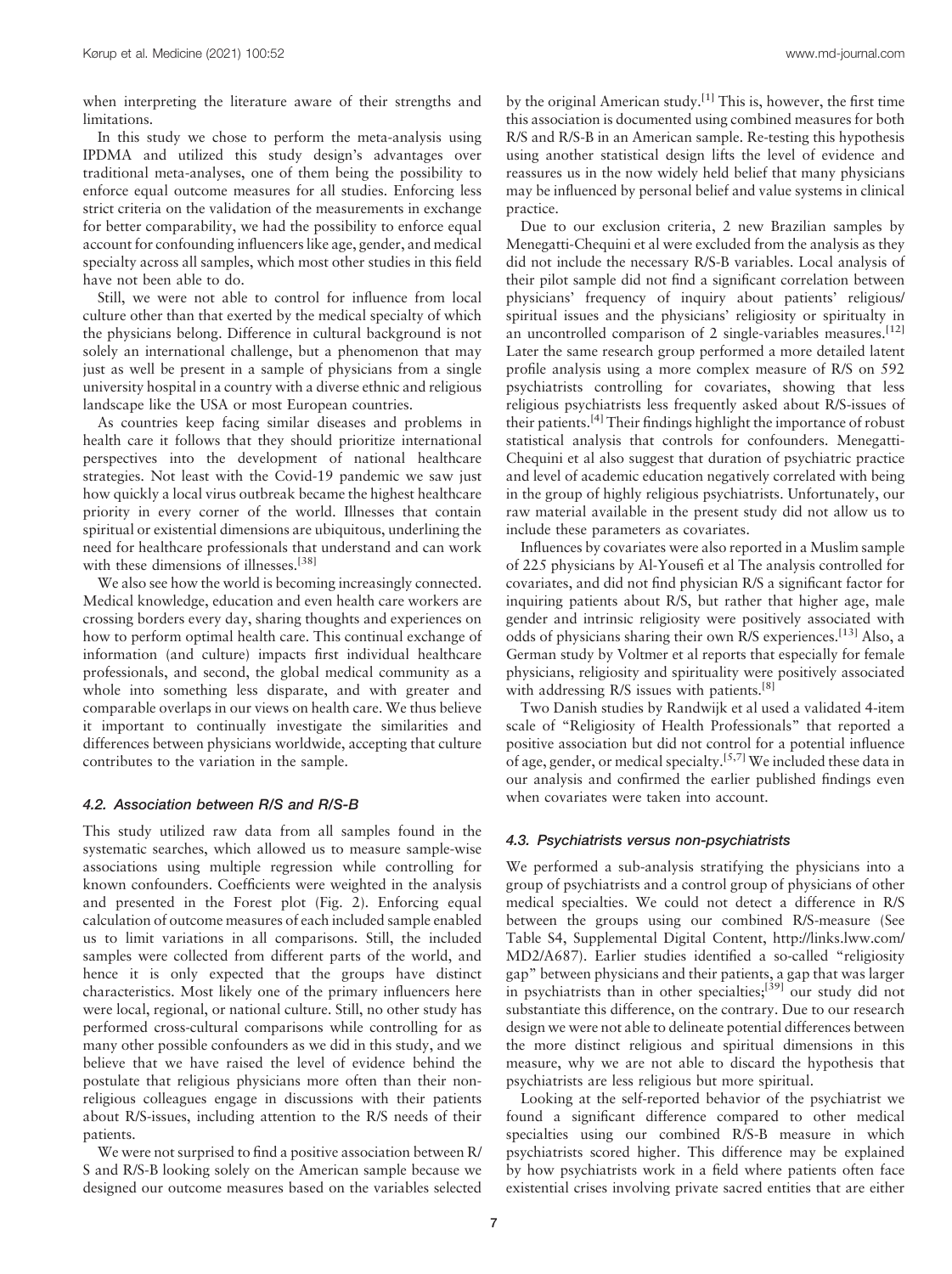violated, threatened, or even lost. We use the term "sacred entities" here in the sense described by Pargament as private core experiences covering transcendence, boundlessness and ultimacy.<sup>[40]</sup> This premise in psychiatry may cultivate psychiatrists' ability to meet, diagnose and treat these patients within a framework of understanding that facilitates the expression of R/ S-values central to the patients' suffering.

In the comparative analysis we did not find any significant difference between the association between R/S and R/S-B between the 2 groups. Based on these data we have no reason to suspect that any influence of personal values, whether religious or spiritual, exert a more significant or less influence on the psychiatrists than equal values would affect physicians from other medical specialties.

#### 4.4. Cultural independent influence of R/S on R/S-B?

In each multiple regression analysis, we measured how much a single point increase in R/S-score changed the R/S-B score on average for that study. Following the hypothesis that religion and spirituality are very distinct concepts we could not discard the possibility that an increase in R/S-score would impact R/S-B at very different rates for separate samples and cultures. However, we found that the correlation coefficients for nine out of the eleven samples did not differ. We saw no significant positive correlation for the sample from Brazil, which may be explained by the fact that answers were collected using face-to-face interviews possibly limited extreme answers due to fear of stigmatization. The sample from Congo differed significantly from all other samples with an almost 2-point increase in R/S-B value for each increase in R/S (1.87, 95% CI 1.57–2.17). However, this finding may be biased because we lacked information about the medical specialty of the physicians from Congo and were thus not able to include this variable in the local regression analysis. Furthermore, the samples from Congo and Indonesia were the only samples not to include any physicians without a religious affiliation. We thus cannot reject the possibility that coefficients of these 2 samples are outliers due to their different designs, and for the Congo sample also sampling.

We believe we are the first research group to present plausible statistical evidence that the influence of R/S on R/S-B appears to be uniform across cultures.

#### 4.5. Limitations

Any comparison of local survey results must be done with caution due to the significant between-samples heterogeneity. The heterogeneity was lower in the analysis grouped by medical specialty. Further stratification in future studies may make comparisons more feasible.

Even though the questionnaires were adapted to local cultural context, respondents' understanding of religiosity and spirituality may still vary between studies to a degree not accounted for by the questionnaires. This may have added to the heterogeneity.

We have not been able to control for cohort effects because none of the samples have performed a follow-up survey.

The dataset from Lucchetti, 2016, of Brazilian physicians<sup>[6]</sup> was based on interviews rather than self-administered questionnaires, which may have led respondents to give less-extreme answers in fear of stigmatization. Contrary, face-to-face interviews may limit acquiescence bias where responders tire out in written questionnaires and give the same answer to multiple subsequent questions.

The outcome measures used in this study were chosen from available datasets, and to ensure comparability with earlier research, mainly the tone-setting work by Curlin. The measures showed promising initial reliability and we found them suitable for our purpose. Should they be used henceforth in new surveys we highly recommend evaluating them prior hand using best practice guidelines like COSMIN<sup>[41]</sup> and statistical testing using factor analysis.

We may have missed relevant potential confounders not available to us on our data material. Duration of working experience and level of academic degree are worth considering for future studies.

#### 4.6. Perspectives

Our study points to substantial interaction of personal values and clinical practice across cultural settings, whether highly secular or more religiously inclined cultures. Such interaction can constitute both barriers and facilitators for high quality health care. As examples of barriers physician subjective values can

- 1. breach with values and preferences of patients with different values,
- 2. can become a trojan horse for hidden missionary ambitions and
- 3. can breach with ideals of neutrality in healthcare.

As examples of facilitators subjective values can

- 1. enhance sensitivity, understanding and empathy with the patients with R/S or other value-based challenges or resources,
- 2. can strengthen the personal motivation of the physician, and
- 3. can help an organization reflect the values that found its practice.

#### 5. Conclusion

This study confirmed a positive association between physicians' own religious and/or spiritual characteristics and their selfreported behavior regarding religiosity and spirituality in clinical practice. Although R/S-B was more prevalent among psychiatrists we did not find differences in R/S and R/S-B association compared to non-psychiatrists.

We suspect that cultural differences contributed to the large heterogeneity of the samples. Still, association coefficients remained almost constant when controlling for confounders, indicating a cultural independent effect of R/S on R/S-B, which to our knowledge, has not been documented before.

Reflexivity on the interplay between subjective values and clinical practice is of high relevance for high quality health care and should be considered in all aspects of patient and relationship centered medicine. Transparency seems to us the most viable approach to avoiding barriers and enhance facilitators of subjective values of physicians, an approach to which the present study seeks to contribute.

While local culture may explain why some physicians seem more prepared to handle R/S-issues in clinical practice than others, we believe these skills can be taught and practiced across cultures.

We recommend future research to include the development and evaluation of R/S programs for physicians, and that a future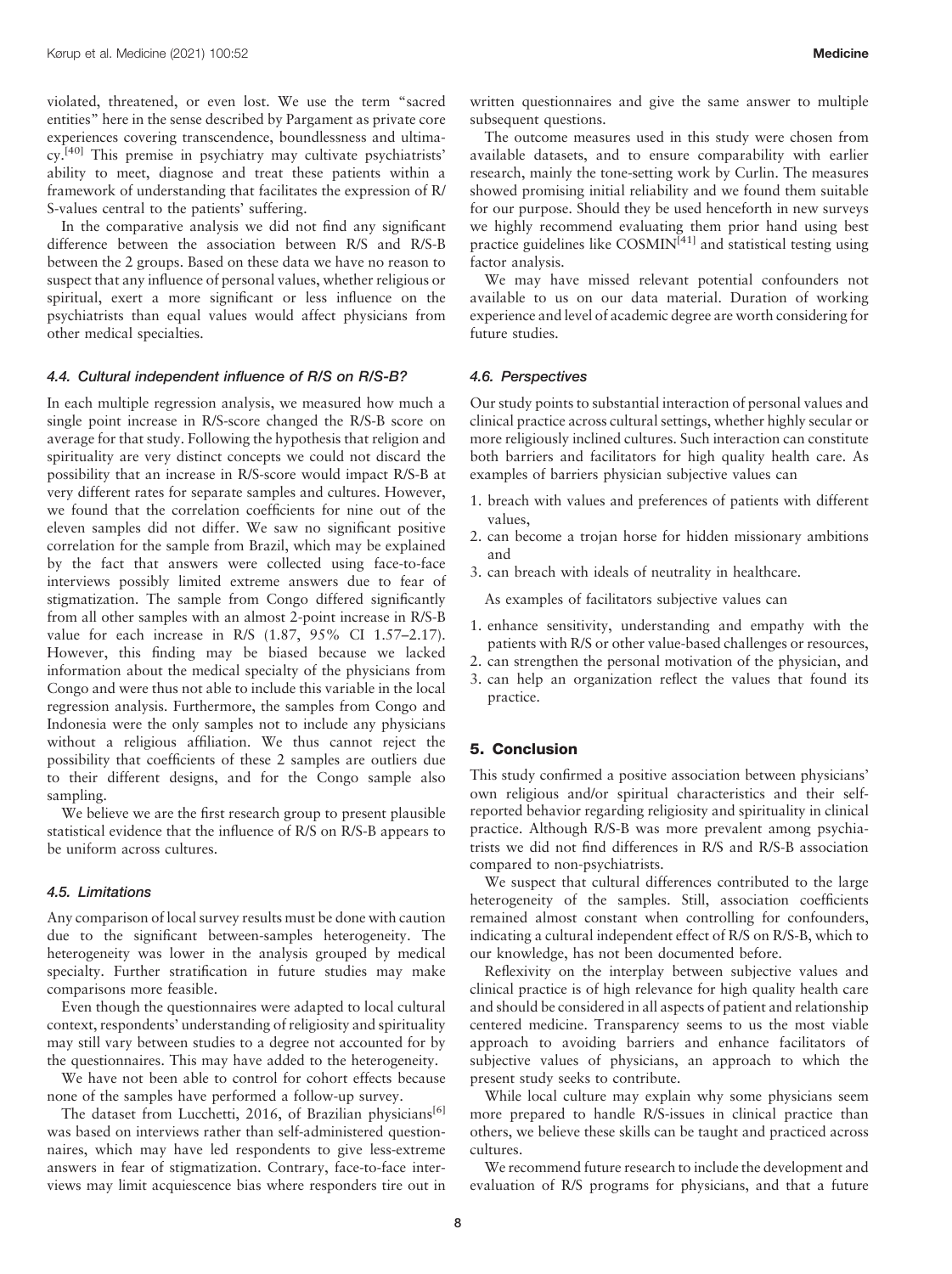meta-analysis of the association between R/S and R/S-B be performed as the NERSH Data Pool grows.

# Acknowledgments

The authors wish to thank Farr A. Curlin for his work within this field of research and not least for the development of the RSMPP, upon which the NERSH data pool rests. Also, Curlin contributed with the American dataset included in the data pool. Several NERSH collaborators have contributed to the NERSH data pool with local samples, for which we are very grateful: Christian Balslev van Randwijk, Can Kuseyri, Tryphon Mukwayakala, Wyatt Butcher.

We also thank statistician Sonja Wehberg who reviewed the meta-analyses performed by the authors.

# Author contributions

Conceptualization: Alex Kappel Kørup, Niels Christian Hvidt. Data curation: Alex Kappel Kørup, Rocío de Diego-Cordero,

Maria Cecilia Menegatti-Chequini.

Formal analysis: Alex Kappel Kørup.

Funding acquisition: Alex Kappel Kørup, Giancarlo Lucchetti. Investigation: Giancarlo Lucchetti, Parameshwaran Ramak-

- rishnan, Klaus Baumann, Eunmi Lee, Eckhard Frick, Arndt Büssing, Nada A Alyousefi, Azimatul Karimah, Esther Schouten, Inga Wermuth, René Hefti, Niels Christian Hvidt.
- Methodology: Alex Kappel Kørup. Project administration: Alex Kappel Kørup, Niels Christian Hvidt.
- Resources: Jens Søndergaard.
- Supervision: Jens Søndergaard, Niels Christian Hvidt.
- Visualization: Alex Kappel Kørup.
- Writing original draft: Alex Kappel Kørup.
- Writing review & editing: Jens Søndergaard, Giancarlo Lucchetti, Parameshwaran Ramakrishnan, Klaus Baumann, Eunmi Lee, Eckhard Frick, Arndt Büssing, Nada A Alyousefi, Azimatul Karimah, Esther Schouten, Inga Wermuth, René Hefti, Rocío de Diego-Cordero, Maria Cecilia Menegatti-Chequini, Niels Christian Hvidt.

# References

- [1] Curlin FA, Chin MH, Sellergren SA, Roach CJ, Lantos JD. The association of physicians' religious characteristics with their attitudes and self-reported behaviors regarding religion and spirituality in the clinical encounter. Med Care 2006;44:446–53.
- [2] Palmer Kelly E, Paredes AZ, Hyer M, Tsilimigras DI, Pawlik TM. The beliefs of cancer care providers regarding the role of religion and spirituality within the clinical encounter. Supportive Care Cancer 2021;29:909–15.
- [3] Vasconcelos APSL, Lucchetti ALG, Cavalcanti APR, et al. Religiosity and spirituality of resident physicians and implications for clinical practice—the SBRAMER multicenter study. J General Internal Med 2020;35:3613–9.
- [4] Menegatti-Chequini MC, Loch AA, Leão FC, Peres MFP, Vallada H. Patterns of religiosity and spirituality of psychiatrists in Brazil and the implications for clinical practice: a latent profile analysis. BMC Psychiatry 2020;20:1–11.
- [5] Van Randwijk CB, Opsahl T, Assing Hvidt E, et al. Similarities and differences between Danish and American physicians' religious characteristics and clinical communication: two cross-sectional surveys. Religions 2021;12:116.
- [6] Lucchetti G, Ramakrishnan P, Karimah A, et al. Spirituality, religiosity, and health: a comparison of physicians' attitudes in Brazil, India, and Indonesia. Int J Behav Med 2016;23:63–70.
- [7] van Randwijk CB, Opsahl T, Hvidt EA, et al. Characteristics of religious and spiritual beliefs of Danish Physicians: and likelihood of addressing religious and spiritual issues with patients. J Religion Health 2019; 58:333–42.
- [8] Voltmer E, Bussing A, Koenig HG, Al Zaben F. Religiosity/spirituality of German doctors in private practice and likelihood of addressing R/S issues with patients. J Relig Health 2014;53:1741–52.
- [9] Curlin FA, Odell SV, Lawrence RE, et al. The relationship between psychiatry and religion among U.S. physicians. Psychiatr Serv 2007; 58:1193–8.
- [10] Daaleman TP, Frey B. Prevalence and patterns of physician referral to clergy and pastoral care providers. Arch Fam Med 1998;7:548.
- [11] Curlin FA, Lantos JD, Roach CJ, Sellergren SA, Chin MH. Religious characteristics of U.S. physicians: a national survey. J Gen Intern Med 2005;20:629–34.
- [12] Menegatti-Chequini MC, Maraldi EdO , Peres MF, Leao FC, Vallada H. How psychiatrists think about religious and spiritual beliefs in clinical practice: findings from a university hospital in Sao Paulo, Brazil. Braz J Psychiatry 2019;41:58–65.
- [13] Al-Yousefi NA. Observations of muslim physicians regarding the influence of religion on health and their clinical approach. J Relig Health 2012;51:269–80.
- [14] Lee E, Baumann K. German psychiatrists' observation and interpretation of religiosity/spirituality. Evid Based Complement Alternat Med 2013;2013:8.
- [15] Lee E, Zahn A, Baumann K. Religion in psychiatry and psychotherapy?" a pilot study: the meaning of religiosity/spirituality from staff's perspective in psychiatry and psychotherapy. Religions 2011;2:525–35.
- [16] Korup AK, Sondergaard J, Lucchetti G, et al. Religious values of physicians affect their clinical practice: a meta-analysis of individual participant data from 7 countries. Medicine (Baltimore) 2019;98:e17265.
- [17] Curlin FA, Lawrence RE, Odell S, et al. Religion, spirituality, and medicine: psychiatrists' and other physicians' differing observations, interpretations, and clinical approaches. Am J Psychiatry 2007;164: 1825–31.
- [18] Kørup A, Søndergaard J, Alyousefi NA, et al. Health professionals' attitudes toward religiosity and spirituality: a NERSH Data Pool based on 23 surveys from six continents. F1000Research 2021;10:446.
- [19] Kørup AK. NERSH Data Pool 3.0 Codebook. Open Science Framework (osr.io)2021. [http://doi.org/10.17605/OSF.IO/J79PT.](http://doi.org/10.17605/OSF.IO/J79PT)
- [20] Hvidt NC, Kørup AK, Curlin FA, et al. The NERSH international collaboration on values, spirituality and religion in medicine: development of questionnaire, description of data pool, and overview of pool publications. Religions 2016;7:107.
- [21] Kørup AK, Nielsen CT, Søndergaard J, et al. The international NERSH data pool—a methodological description of a data pool of religious and spiritual values of health professionals from six continents. Religions 2017;8:24.
- [22] Lee E, Baumann K. Religiosity and spirituality: is it an appropriate issue in psychiatry and psychotherapy? —comparative studies of Germany and South Korea. Open J Soc Sci 2019;7:300–10.
- [23] Lee E, Baumann K. How Korean psychiatric staff deal with religious and spiritual issues of patients: what is professional? Religions 2019;10:544.
- [24] Münger R. Religious Characteristics of Family Physicians and their Perception of Religious and Spiritual Issues in the Doctor-Patient Relationship. Bern, Germany: Medical Faculty, University of Berne; 2017. 24.
- [25] Kørup AK, Søndergaard J, Alyousefi NA, et al. The international NERSH data pool of health professionals' attitudes toward religiosity and spirituality in 12 countries. J Relig Health 2020;60:596–619.
- [26] Tomasso CD, Beltrame IL, Lucchetti G. Knowledge and attitudes of nursing professors and students concerning the interface between spirituality, religiosity and health. Rev Lat Am Enfermagem 2011; 19:1205–13.
- [27] Lee E, Zahn A, Baumann K. How do psychiatric staffs approach religiosity/spirituality in clinical practice? Differing perceptions among psychiatric staff members and clinical chaplains. Religions 2015;6: 930–47.
- [28] Hefti R, Wartenweiler T, Merz O. Der einfluss von religiosität und spiritualität auf die haltung von schweizer Ärzten gegenüber ethisch umstrittenen medizinischen Fragen. Praxis 2018;107:373–8.
- [29] de Diego Cordero R, Lucchetti G, Fernández-Vazquez A, Badanta-Romero B. Opinions, knowledge and attitudes concerning "spirituality, religiosity and health" among health graduates in a Spanish University. J Relig Health 2019;58:1592–604.